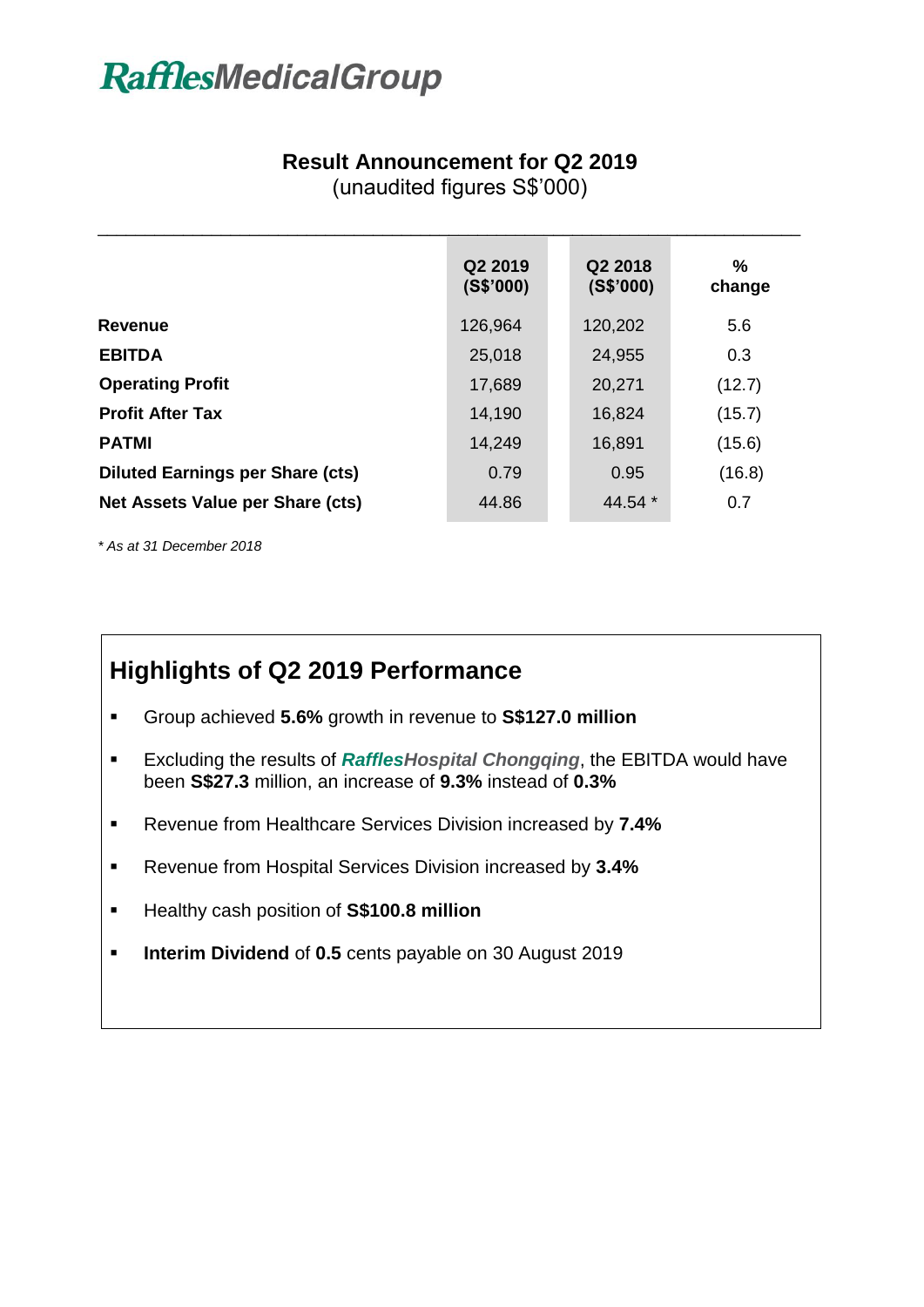

**MEDIA RELEASE**

## *RafflesMedicalGroup* **Recorded Revenue Growth of 5.6% for Q2 2019** *RafflesHospital Shanghai Completes New Milestone of Construction*

Singapore, 29 July 2019 – *RafflesMedicalGroup* (the Group), a leading integrated healthcare organisation in Asia, registered a revenue growth of **5.6%** from **S\$120.2** million in Q2 2018 to **S\$127.0** million in Q2 2019.

The revenue for healthcare services division and hospital services division grew by **7.4%** and **3.4%** respectively. The expansion of its insurance and corporate client base contributed to the increase in healthcare services division's revenue, while patient growth contributed to the increase in the revenue of hospital services division.

The Group's earnings before interest, depreciation and amortisation (**EBITDA**) increased by **0.3%** to **S\$25.0** million in Q2 2019. The net profit after tax decreased by **15.7%** to **S\$14.2** million due to gestation losses by *RafflesHospital Chongqing*. Excluding the results of *RafflesHospital Chongqing*, EBITDA would have increased by **9.3%** to **S\$27.3** million as compared to Q2 2018, and the net profit after tax would have grown by **0.4%**. Construction cost of *RafflesHospital Chongqing* was well within the budgeted costs. Operating costs for the first six months were significantly lower than anticipated. The management of *RafflesHospital Chongqing* is making great efforts to reach out to the corporate and private patients of Chongqing.

There were strong operating cashflows generated from the Group's business operations, and they resulted in a healthy cash position of **S\$100.8** million. This was after accounting for the payment of **S\$18.4** million for fixed assets under development and capital expenditure in the second quarter this year.

As in the last financial year, the Directors are pleased to declare for the financial year ending 31 December 2019, an interim ordinary dividend of **0.5** Singapore cents per ordinary share. The dividend will be paid on 30 August 2019.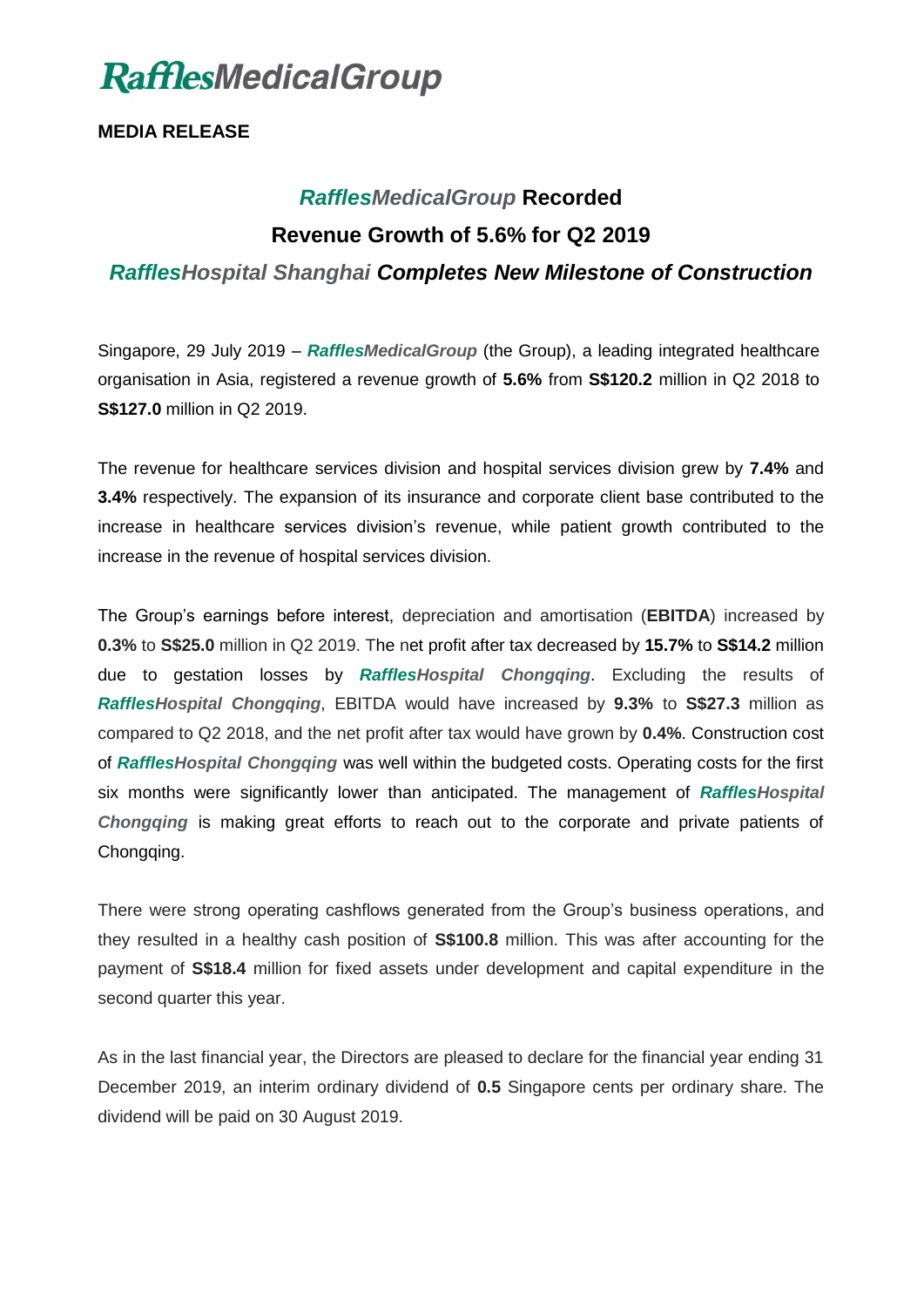A grand topping out ceremony of *RafflesHospital Shanghai* was held on 24 May 2019 in the central business district of Qiantan in Pudong, Shanghai. Mr Heng Swee Keat, Deputy Prime Minister of Singapore, and other distinguished guests – Mr Xu Kunlin, Vice Mayor of Shanghai Municipal People's Government, and Mr Li Jinzhao, Chairman of Shanghai Lujiazui Group, were invited to witness the completion of the building's structure.

*RafflesHospital Chongqing* is now operating round-the-clock since it opened on 2 January 2019. It currently has a multi-disciplinary team of international and local doctors who serves its growing pool of patients and corporate clients.

*RafflesHealthinsurance* saw a boost in its employee benefits business as a result of acquiring several new corporate accounts. Together with *RafflesMedical* and *RafflesHospital*, *RafflesHealthinsurance* ensures its insured members are able to access a comprehensive range of quality services all year round.

Based on the current conditions and barring unforeseen circumstances, the Group is expected to remain profitable in 2019 despite gestation losses for *RafflesHospital Chongqing*.

Since the launch of *RafflesConnect* in January this year, *RafflesMedical* started its digitalisation journey through this secure healthcare platform that enables personalised patient engagement. It allows patients to make appointments, access their personal health records, customise health information, receive alerts based on their health interests and tips on travel preparation. Patients can also consult a doctor 24/7 via tele-consultation and have their medication delivered to them.

"The multi-disciplinary group practice of *Raffles* physicians is one of the key assets of the Group. As we work towards the opening of *RafflesHospital Shanghai*, our group practice will enable us to provide consistent, professional and compassionate care to the people of China as well as foreign residents," said Dr Loo Choon Yong, Executive Chairman, *RafflesMedicalGroup*.